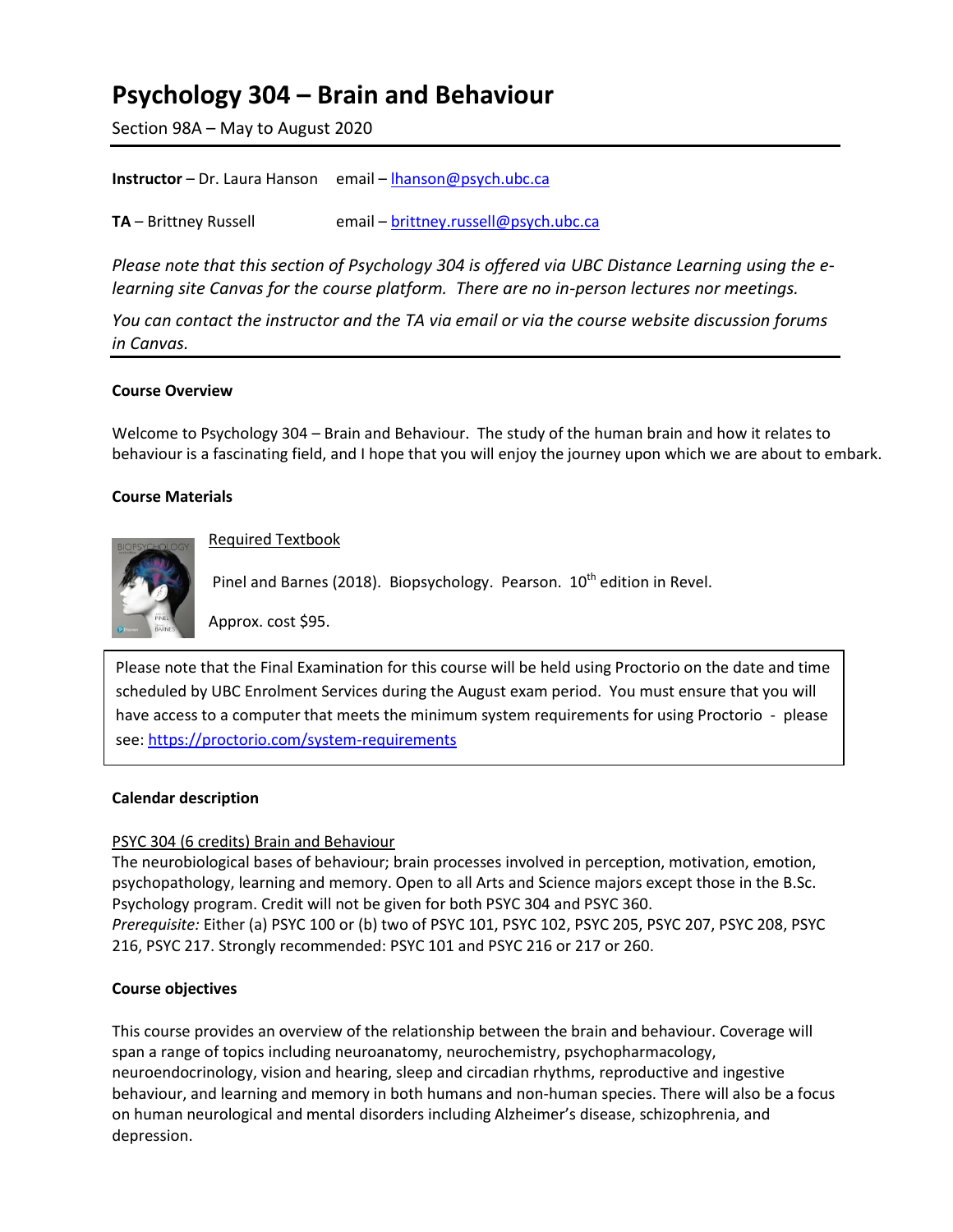After completing the course, students will be able to:

- Describe the field of biopsychology and how it fits with other fields that involve studying of the brain and behavior.
- Identify the functions of a full range of brain structures and neurotransmitters.
- Be able to identify the functions of different types of brain cells and explain how neurons send and receive signals.
- Describe the research methods most commonly used in biopsychology.
- Understand the impact of a range of neurotransmitters, hormones and psychoactive drugs on the behaviour of humans and other species.
- Describe the potential outcome of damage to nervous system structures.
- Be able to explain how the brain is involved in the regulation of our sensory and motor systems.
- Understand how the brain is involved in a range of behaviours including learning and memory, eating, sex, sleep, aggression and drug use.
- Describe brain involvement in a range of human neurological and mental disorders including Alzheimer's disease, schizophrenia and depression

#### **Overview of Readings and Activities**

This course is divided into six modules as indicated in the table below.

| Unit                                                              | <b>Readings</b>                                                                                                      | Activities*                                 |
|-------------------------------------------------------------------|----------------------------------------------------------------------------------------------------------------------|---------------------------------------------|
| Module 1 - Introduction                                           | Online Introduction section                                                                                          | Discussion 1                                |
| Module 2 - Basic Concepts                                         | Chapters 1, 2, 3, 4 and $5 +$ online<br>Neuroendocrinology readings                                                  | Discussions 2, 3 and 4                      |
| $\vert$ Module 3 – Sensory and<br><b>Motor Systems</b>            | Chapters 6, 7 and 8                                                                                                  | Written Assignment 1<br>Discussion 5        |
| Module 4 - Brain Damage,<br>Psychiatric Disorders and<br>Emotions | Chapters 10, 18 and 17                                                                                               | Discussions 6 and 7<br>Written Assignment 2 |
| Learning, Hunger, Addiction,<br>Sex and Sleep                     | Module 5 - Biopsychology of $ $ Chapters 11, 12, 15, 13 and 14 +<br>online Hormones and Sexual<br>Behaviour readings | Discussions 8 and 9                         |
| Final Exam                                                        | Module 6 – Preparing for the Online Preparing for the Final Exam   Invigilated Final Examination<br>Section          |                                             |

**\*Refer to the Course Schedule for dates.**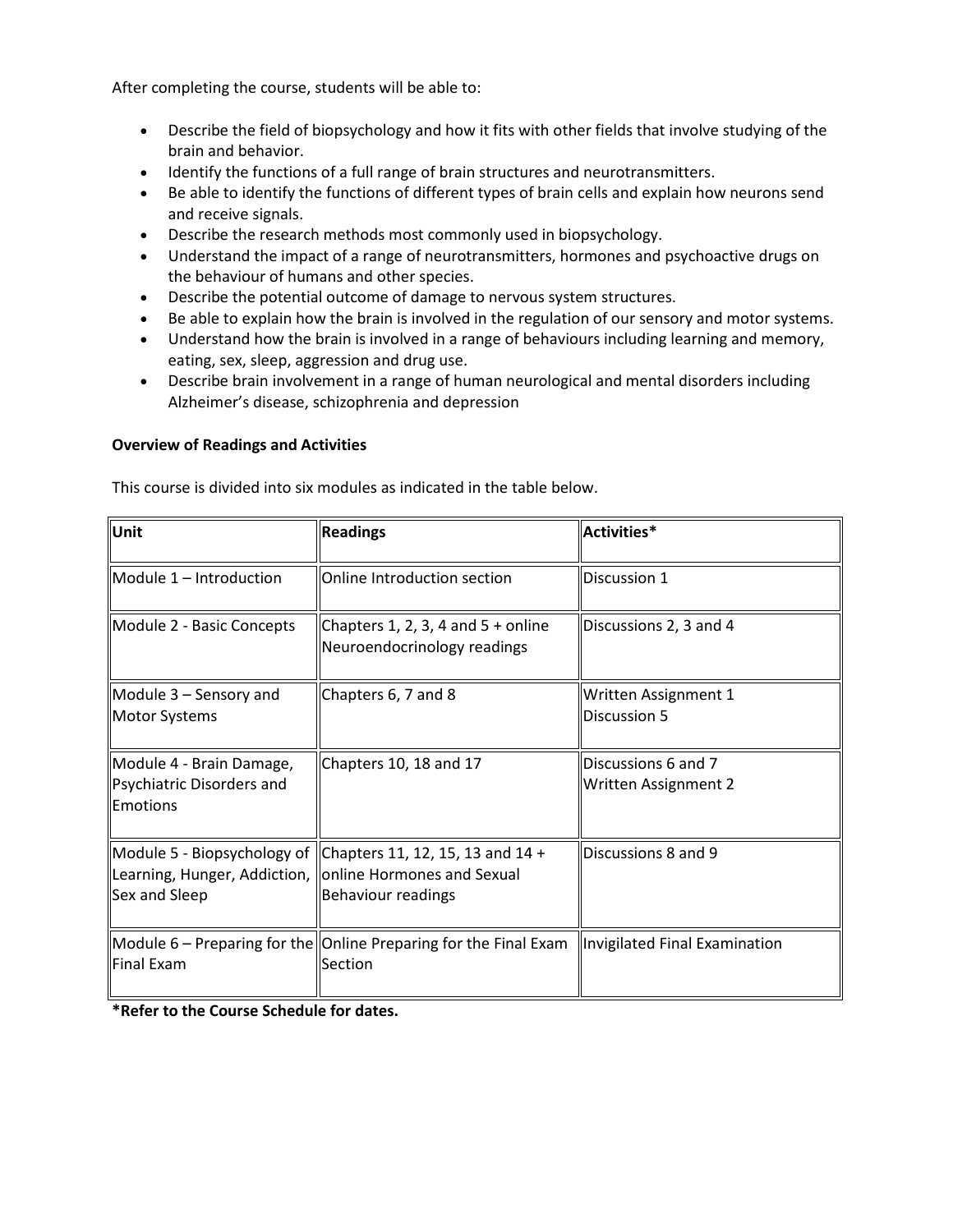#### **Course Grading**

Your grade in the course will be based on your performance on two written assignments, participation in scheduled online discussions and a final examination.

#### **Graded Assignments**

There are two written assignments due on specific dates (the first assignment is due in term 1 and the second in term 2).

See the Assignment Information section on the course website for more information and refer to the Course Schedule for the specific due dates.

Assignment 1 is worth 19% of your grade and Assignment 2 is worth 24% of your grade.

There are strict late penalties for overdue assignments (10% deduction per day late). Assignments more than five days late will not be accepted and a score of zero assigned. You are expected to manage your time accordingly – if you believe that an assignment due date is at a busy time for you (e.g., during a time when other examinations or assignments are scheduled), then you should submit your assignment earlier. If a student is unable to submit an assignment due to medical reasons, the assignment will be waived and the weight of the final examination increased accordingly.

#### **Scheduled Online Discussions**

There will be nine scheduled online discussions held during specific dates.

Participation in Discussion 1 is worth 1%. For all remaining discussions (Discussions 2-9) participation in each scheduled discussion is worth 2%. Your posting may be awarded a 2/2 (good), a 1/2 (OK but could have put more thought or effort into it) or a 0/0 (poor or no posting made during the scheduled time).

Refer to the Course Schedule for the dates that these discussions are scheduled. You will not receive points for posting before or after these dates. The topic for each discussion will be posted in the discussion forum just prior to the start of the scheduled time for discussion.

Participation in scheduled online discussions is worth 17% of your course grade.

#### **Final Examination**

The final exam is a mixture of multiple choice, fill-in-the-blanks, short answers and short essay questions. Please see the section on the course website called Preparing for the Final Exam which provides detail about the final examination plus a practice examination which is similar in format and difficulty to the actual final examination.

You should start preparing for the final exam from the very start of the course by rereading material, taking notes, and developing study aids. The more that you work with the material, the more you will integrate and the easier it will be for you to prepare during the few weeks prior to the final examination.

The final examination comprises 40% of your course grade.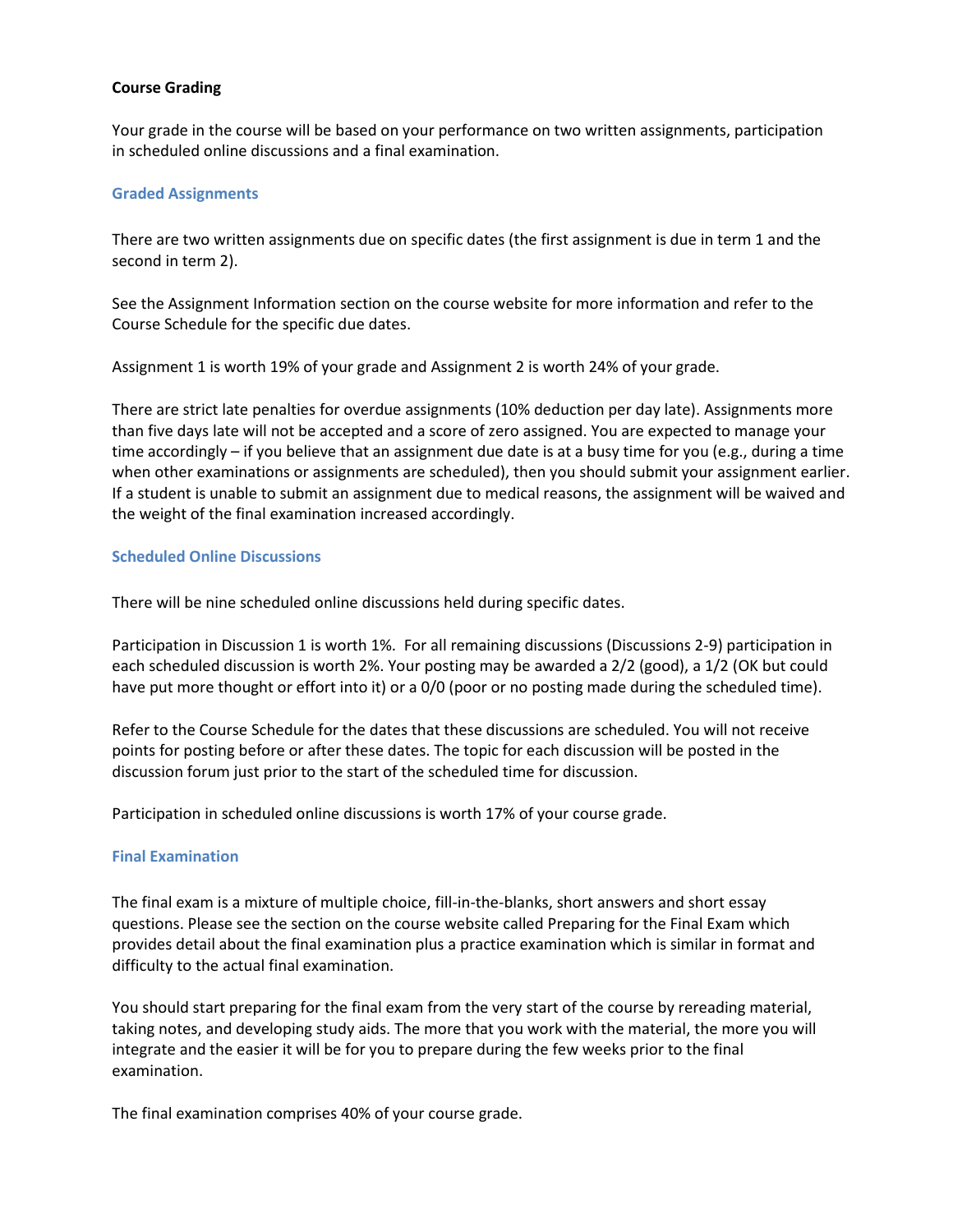#### **Calculation of Final Grade**

The following weightings will be used in calculating your final grade.

| Assignment 1             | 19%  |
|--------------------------|------|
| Assignment 2             | 24%  |
| <b>Discussions</b>       | 17%  |
| <b>Final Examination</b> | 40%  |
|                          | 100% |

#### **Important Policies**

#### **Grade Distribution**

The Psychology Department requires a normal grade distribution. For a 300-level Psychology course, I am required to submit an average grade of approximately 68% and designated percentages of A's, B's, C's, D's, and F's. If I fail to submit grades meeting these criteria, the Psychology Department will scale the grades to conform to these standards. Grading of the assignments and examination will therefore match these requirements - with the average grade falling approximately between 65-70% to avoid scaling of grades.

#### **Academic Concession**

For course policies regarding in-term academic concessions, please refer to the relevant UBC calendar entry:<http://www.calendar.ubc.ca/vancouver/index.cfm?tree=3,329,0,0>

#### **Plagiarism**

#### *Psychology Department's Position on Academic Misconduct*

Cheating, plagiarism, and other forms of academic misconduct are very serious concerns of the University, and the Department of Psychology has taken steps to alleviate them. In the first place, the Department has implemented software that can reliably detect cheating on multiple-choice exams by analyzing the patterns of students' responses. In addition, the Department subscribes to TurnItIn--a service designed to detect and deter plagiarism. Materials (term papers, lab reports, etc.) that students submit for grading will be scanned and compared to over 4.5 billion pages of content located on the Internet or in TurnItIn's own proprietary databases. The results of these comparisons are compiled into customized 'Originality Reports' containing several, sensitive measures of plagiarism; instructors receive copies of these reports for every student in their class.

In all cases of suspected academic misconduct, the parties involved will be pursued to the fullest extent dictated by the guidelines of the University. Strong evidence of cheating or plagiarism may result in a zero credit for the work in question. The University of British Columbia has the right to impose harsher penalties including (but not limited to) a failing grade for the course, suspension from the University, cancellation of scholarships, or a notation added to a student's transcript.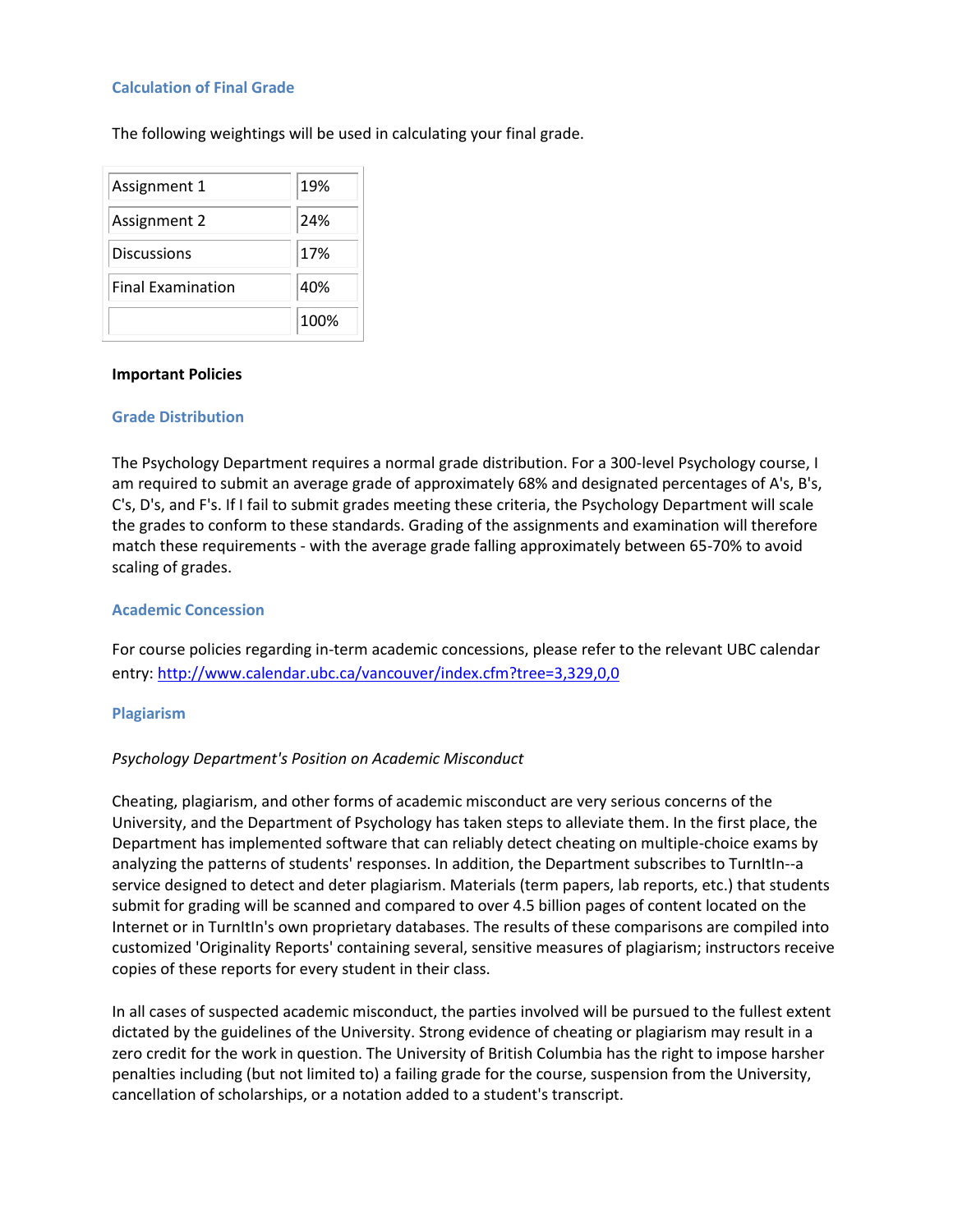All graded work in this course, unless otherwise specified, is to be original work done independently by individuals. If you have any questions as to whether or not what you are doing is even a borderline case of academic misconduct, please consult your instructor.If you are uncertain as to what is considered plagiarism in general, please see the UBC Guide to Academic Integrity at <http://learningcommons.ubc.ca/resource-guides/avoid-plagiarism/>

In general, please do not "cut and paste" material from the Internet into an assignment or copy from journal articles or books or another student's work and claim the material as your own. The words you use must be your own words. Be careful to always provide in-text citations and references when citing a source.

### **University Values**

UBC provides resources to support student learning and to maintain healthy lifestyles but recognizes that sometimes crises arise and so there are additional resources to access including those for survivors of sexual violence. UBC values respect for the person and ideas of all members of the academic community. Harassment and discrimination are not tolerated nor is suppression of academic freedom. UBC provides appropriate accommodation for students with disabilities and for religious and cultural observances. UBC values academic honesty and students are expected to acknowledge the ideas generated by others and to uphold the highest academic standards in all of their actions. Details of the policies and how to access support are available at - [https://senate.ubc.ca/policies-resources-support](https://senate.ubc.ca/policies-resources-support-student-success)[student-success.](https://senate.ubc.ca/policies-resources-support-student-success)

## **Copyright**

All materials of this course (course handouts, assessments, course readings, etc.) are the intellectual property of the Course Instructor or licensed to be used in this course by the copyright owner. Redistribution of these materials by any means without permission of the copyright holder(s) constitutes a breach of copyright and may lead to academic discipline.

#### **Two Indispensable Links**

1. **UBC Distance Learning – Learner Support -** [http://distancelearning.ubc.ca/learner](http://distancelearning.ubc.ca/learner-support/)[support/](http://distancelearning.ubc.ca/learner-support/)

Once you have finished reading this introduction, please take some time to read over the Learner Support information. Here you will also find important information on policies and procedures (e.g., withdrawals, extensions) and key contacts.

2. **UBC Library -** <http://www.library.ubc.ca/>

Your assignment will require you to do a literature search. The best place to do these literature searches and obtain copies of articles is through the UBC Library website. If you are not familiar with how to do literature searches using a database such as Medline, see the help available via the UBC Library website or ask a UBC librarian in person. The UBC Library has a lot of other useful information such as how to cite references (using APA style) and avoid plagiarism.

Please take some time reviewing the information and resources available on both of these websites.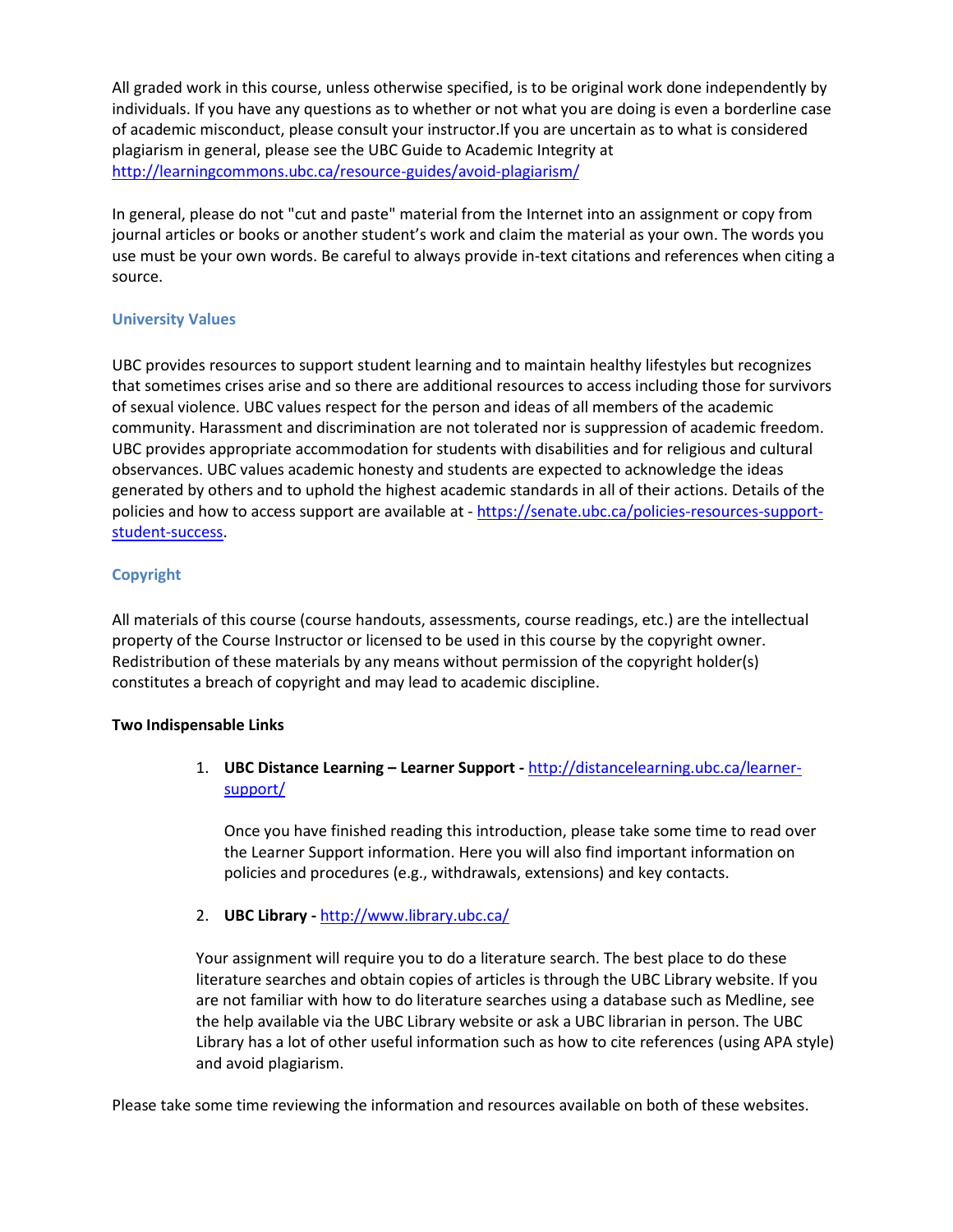# **PSYC 304 - Course Schedule**

Follow the suggested timeline for your readings and take particular note of the dates for the scheduled discussions and due dates for assignments (highlighted in yellow).

| <b>Dates</b>                                                           | <b>Text Readings</b>                                                                                                                                                                                                                                            | <b>Online Readings</b> | <b>Requirements</b>         |  |  |
|------------------------------------------------------------------------|-----------------------------------------------------------------------------------------------------------------------------------------------------------------------------------------------------------------------------------------------------------------|------------------------|-----------------------------|--|--|
| <b>MODULE 1 - Introduction</b>                                         |                                                                                                                                                                                                                                                                 |                        |                             |  |  |
| May 11-14                                                              |                                                                                                                                                                                                                                                                 | Introduction           |                             |  |  |
| Postings for Discussion 1<br>must be made between<br>May 15-19         |                                                                                                                                                                                                                                                                 |                        | Discussion 1                |  |  |
| <b>MODULE 2: Basic Concepts</b>                                        |                                                                                                                                                                                                                                                                 |                        |                             |  |  |
| May 20-June 12                                                         | Chapter 1. Biopsychology as a Neuroscience<br>Chapter 2. Evolution, Genetics, and<br>Experience<br>Chapter 3. Anatomy of the Nervous System<br>Chapter 4. Neural Conduction and Synaptic<br>Transmission<br>Chapter 5. The Research Methods of<br>Biopsychology | Neuroendocrinology     |                             |  |  |
| Postings for Discussion 2<br>must be made between<br>May 26-29         |                                                                                                                                                                                                                                                                 |                        | Discussion 2                |  |  |
| Postings for Discussion 3<br>must be made between<br>June $2-5$        |                                                                                                                                                                                                                                                                 |                        | Discussion 3                |  |  |
| Postings for Discussion 4<br>must be made between<br><b>June 9-12</b>  |                                                                                                                                                                                                                                                                 |                        | Discussion 4                |  |  |
| <b>MODULE 3: Sensory and Motor Systems</b>                             |                                                                                                                                                                                                                                                                 |                        |                             |  |  |
| June 13-30                                                             | Chapter 6. The Visual System<br>Chapter 7. Mechanisms of Perception<br>Chapter 8. The Sensorimotor System                                                                                                                                                       |                        |                             |  |  |
| Written Assignment 1 is<br>due June 22 (before<br>midnight)            |                                                                                                                                                                                                                                                                 |                        | Written<br>Assignment 1 Due |  |  |
| Postings for Discussion 5<br>must be made between<br><b>June 25-29</b> |                                                                                                                                                                                                                                                                 |                        | Discussion 5                |  |  |